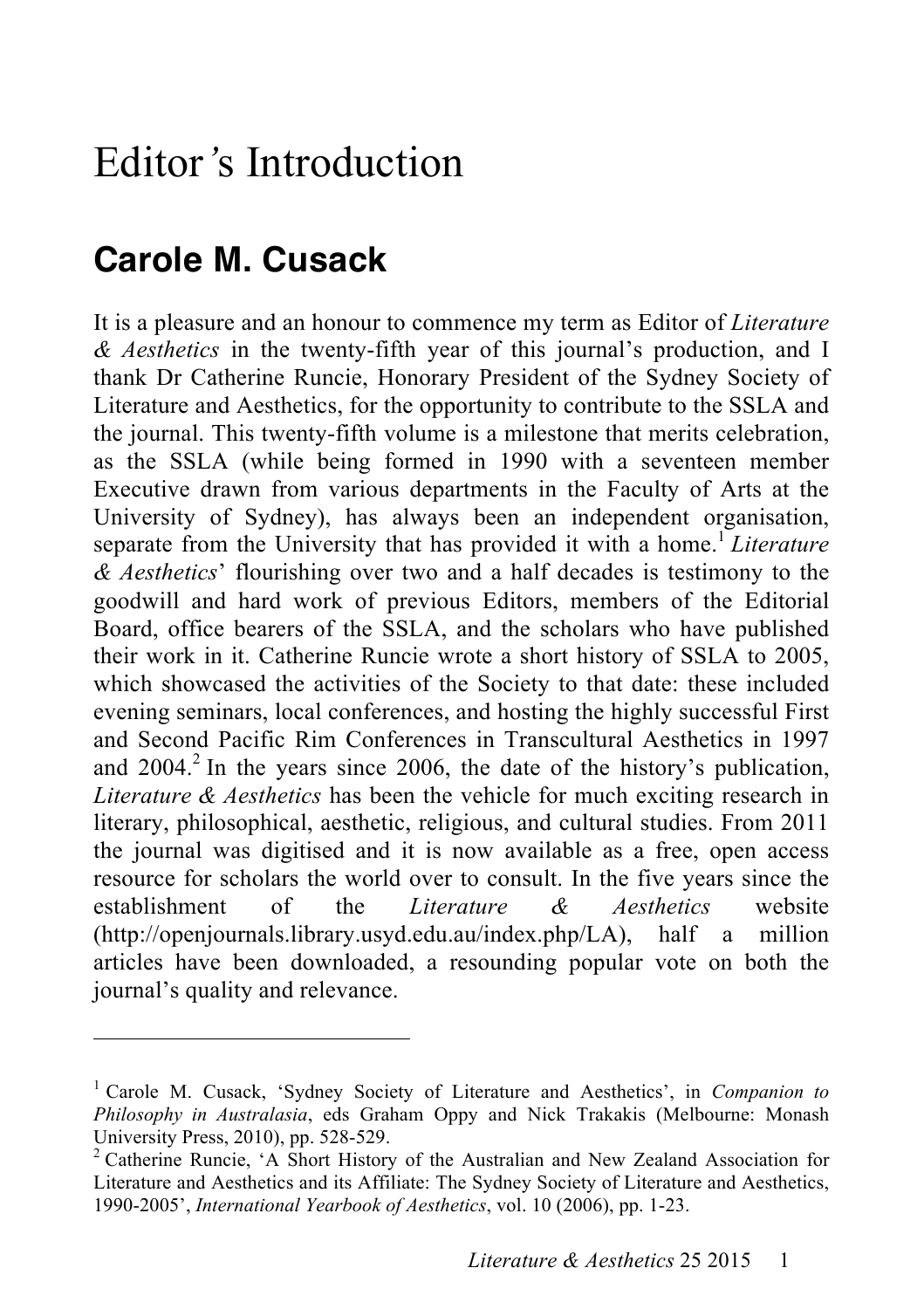## *Editor's Introduction*

Volume 25 of Literature & Aesthetics opens with Sarah Balstrup's 'Interpreting the Lost *Gospel of Mary*: Feminist Reconstructions and Myth-Making', an article that examines the non-canonical *Gospel of Mary*, which was discovered in the mid-twentieth century. Balstrup reviews the history of this text, which is known from three separate, incomplete manuscripts, concentrating particularly upon the feminist theologians who wrote on the text from the 1980s on. Identification of the 'Mary' of the gospel text as Mary Magdalene has led to revisionist studies of the Catholic Christian legends that surround this mysterious figure (such as the identification of her with the repentant adulteress in John 7: 53-8: 11 or the nameless woman who anointed his feet with ointment in Luke 7: 36-50). Such revision is praiseworthy if it clears away historical errors or draws attention to legends that are not supported by textual evidence, but Balstrup's concern is that the attempt by feminist scholars to 'recover' the 'real' Mary Magdalene result in competing legends and a different, though equally mythical, Mary.

The second article is Sybil Jack's 'Shedding the Earthly Crown Imperial for a Heavenly Crown'. This detailed research work considers issues of death and burial of royal individuals in early modern Europe. The funeral of King Henry VII (1457-1509), founder of the Tudor dynasty in Britain, is the case study; Jack notes that Henry VII would have been aware that his funeral "would either confirm or destabilise the new dynasty." 3 The construction of a large new chapel at Westminster Abbey, dedicated to the Virgin Mary, but intended as the resting place of Henry and his Queen, Elizabeth of York (d. 1503), was but a small part of the expensive and complicated preparation for the funeral. Much fascinating detail regarding the will, the cost of the funerary furnishings and tomb, the role of the executors, and the effect of mourning the dead King on the whole realm, is provided in this painstakingly scholarly article, which brings together evidence from many and disparate archival sources into a comprehensible whole. It is a particular delight to have Sybil Jack contribute to this milestone issue, as her term as the last elected Dean of the Faculty of Arts at the University of Sydney, 1986-1989, coincided with the period in which staff in the faculty were planning the launch of the SSLA.

 $\overline{a}$ 

<sup>3</sup> Sybil Jack, 'Shedding the Earthly Crown Imperial for a Heavenly Crown', *Literature & Aesthetics*, vol. 25, no. 1 (2015), p. 25.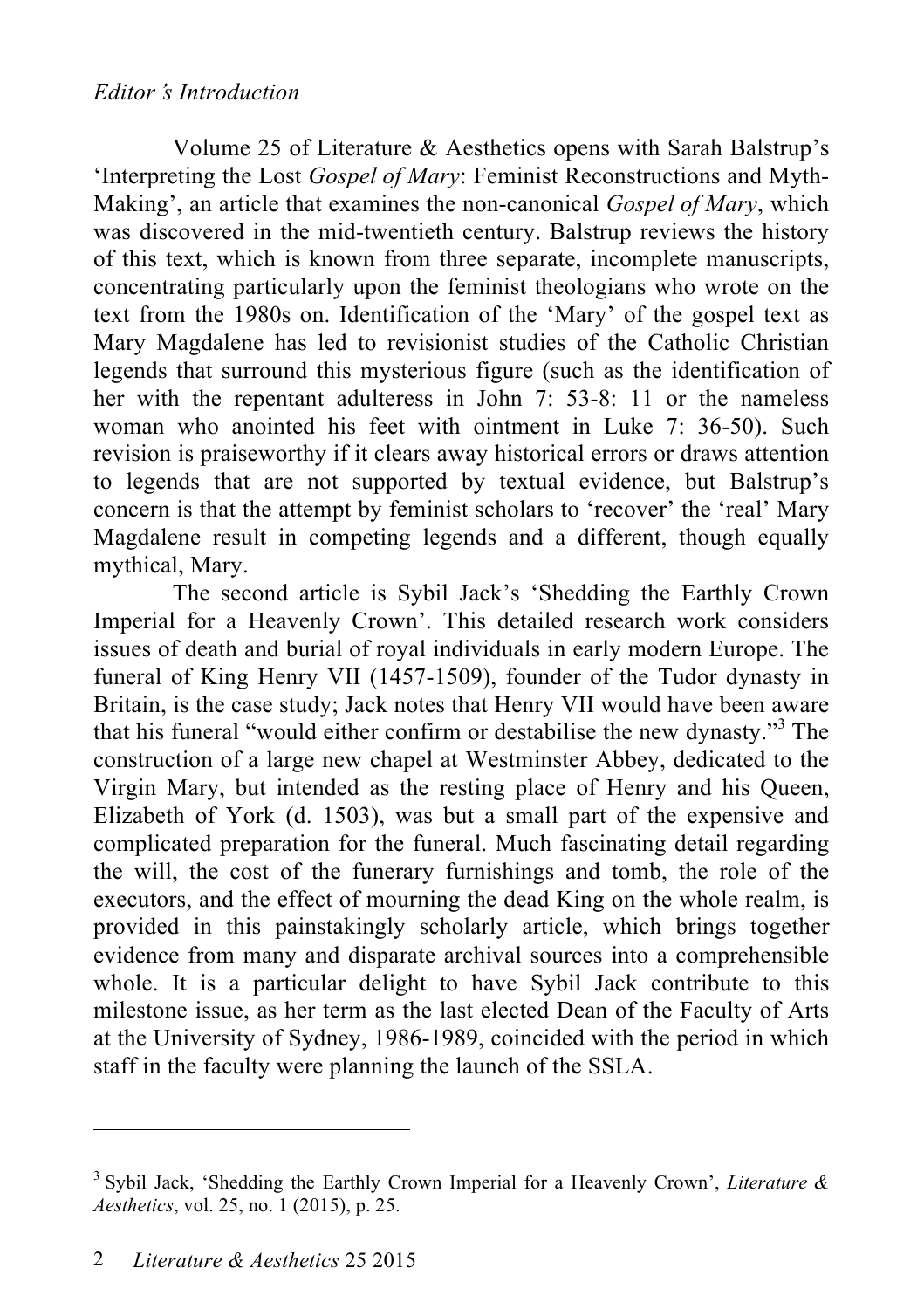The SSLA has maintained cordial relations with scholars the world over, and it is a privilege to feature the work of Henry Jansen, formerly of the Theology Faculty, VU University Amsterdam. Jansen's article, 'Beautiful Truth and Truthful Beauty: On the Cognitive Value of Art', was earlier published in Dutch and has now been adapted especially for *Literature & Aesthetics*. The cognitivist approach to art, literature, and other areas traditionally understood as the purview of 'the Arts' or 'the Humanities', is one that is increasingly popular. In 2013 *Literature & Aesthetics* published three review articles about Stephen Davies' *The Artful Species: Aesthetics, Art and Evolution* (Oxford University Press, 2013), a book that sparked controversy over the apparent erosion of Humanities scholarship by proponents of the hard sciences.<sup>4</sup> Jansen focuses on literature and narrative, areas that have seen more work done using cognitive approaches than the visual arts, or dance and music. Jansen's deceptively gentle prose style and reasonable approach to vexed questions make this a solid contribution to an emergent field.

The next contribution is Raphael Lataster's 'Pantheistic God-Concepts: Ancient, Contemporary, Popular and Plausible Alternatives to Classical Theism', which follows on from two articles this author published in both issues of *Literature & Aesthetics* in 2014. Lataster is here concerned to expose the tendency among philosophers of religion to argue for a deity that resembles the Judeo-Christian God, rather than to acknowledge the possibility that the identification of a cause, a creator, or a maximally-great being might point to a type of being that differs radically from the God of the Bible. Lataster discusses the types of pantheism that could indicate such a deity, one that is part of the universe, including pandeism and panentheism. An important contribution of this article is the survey of ancient and contemporary

 $\overline{a}$ 

<sup>4</sup> These articles are: Carole M. Cusack, 'Religion-Making and Art-Making: Identifying Convergences Between Cognitive Evolutionary and Social Constructionist Models of Human Evolution', *Literature & Aesthetics*, vol. 23, no. 2 (2013), pp. 97-110; John Powell, 'Stephen Davies, *The Artful Species*: *Aesthetics, Art and Evolution* (2013)', *Literature & Aesthetics*, vol. 23, no. 2 (2013), pp. 111-118; and Elizabeth Burns Coleman, '*The Artful Species* (2013) by Stephen Davies: An Answer to Scepticism?', *Literature & Aesthetics*, vol. 23, no. 2 (2013), pp. 119-127.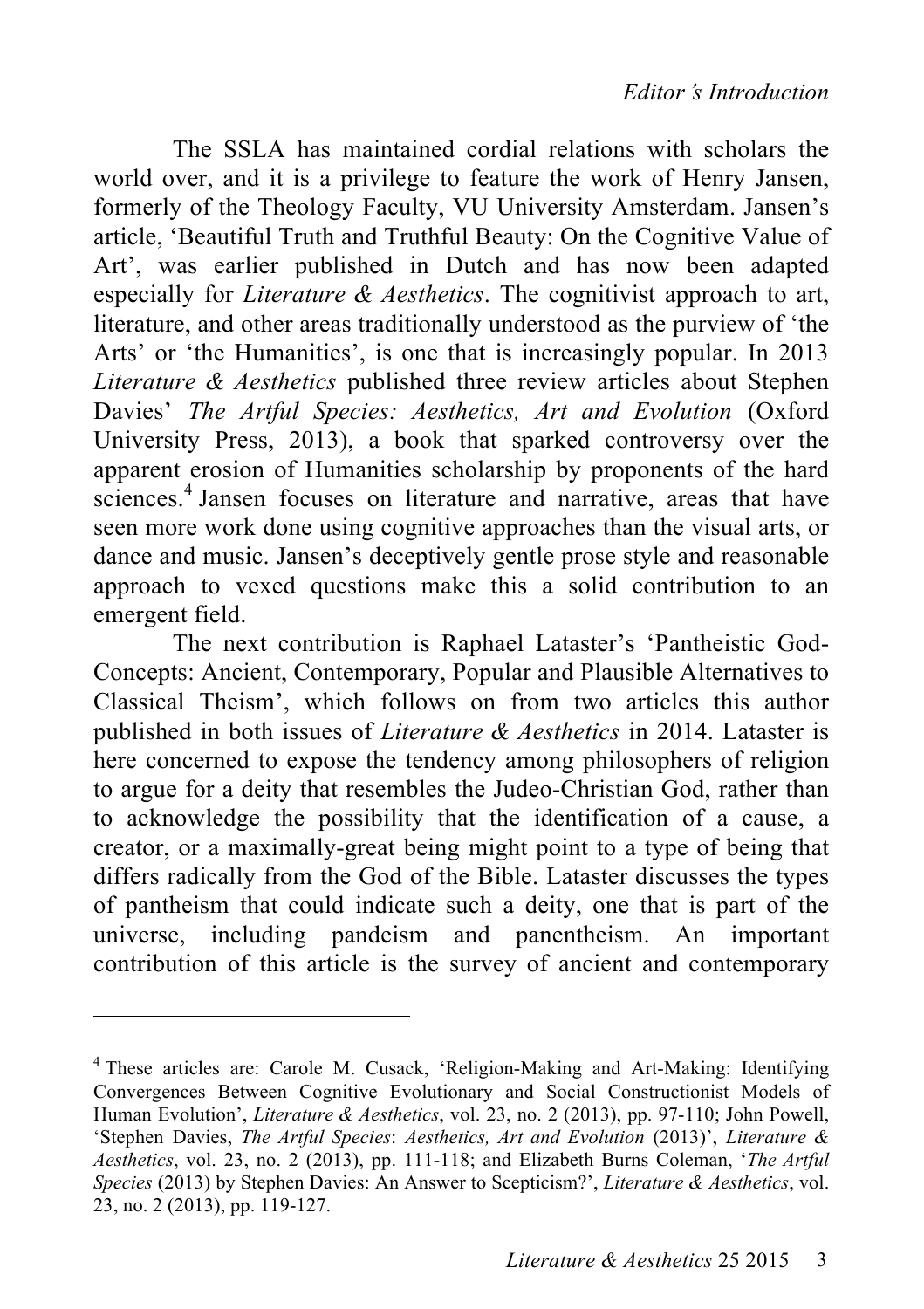religious perspectives that are compatible with a pantheistic god-concept, including Daoism and the 'New Age'.

Matthew J. McMartin's 'Investigating the Civil Religious Phenomenon in America: A Content Analysis of HBO's *The Newsroom*', shifts the reader's attention to television, a cultural and entertainment medium that has enjoyed a 'golden age' of quality and influence since approximately 2000. *The Newsroom* was created by Aaron Sorkin, bestknown for *The West Wing*, a political drama that ran from 1999 to 2006, and starred Martin Sheen as Democrat president Josiah Bartlet. *The West Wing* and *The Sopranos* (1999-2007) are the two series that are most often associated with the commencement of this 'golden age'. <sup>5</sup> *The Newsroom* ran for three seasons (twenty-five episodes in total) from 2012-2014, and focused on Atlantis Cable News, a fictional agency seeking to present the news ethically. McMartin argues that 'civil religious' issues in America are a major theme, and connects his analysis of the television series with empirical data collected by bodies such as the Pew Research Centre to interrogate the state of Christianity in America today.

Alexander Noel Ivan Polunin's 'Eliot, Yeats, and the Anthropologists', is the sixth article in this issue. Polunin's focus is on the interest in the 'World Religions' that both T. S. Eliot and W. B. Yeats shared, and to advance the notion that Modernist poetry was an artistic form that was underpinned by work done in anthropology at the time. Eliot is viewed largely through the works of near-contemporaries J. G. Frazer (1854-1941), the author of *The Golden Bough*, the anthropologist, poet, and psychiatrist William H. R. Rivers (1854-1922), and Lucien Lévy-Bruhl (1857-1939). Polunin approaches Yeats via Frazer as well, and analyses Eliot's *The Waste Land* and sundry works by Yeats as poetry that functions in certain ways as ritual and initiation.

The next piece, Cressida Rigney's '*Tourmaline* and Trauma: Spiritual Leadership, Salvation, and Disillusionment in Randolph's Stow's Novel', considers a classic work by an important Australian novelist from an original methodological position, that of Religious Studies. The tale of Michael Random, the *soi disant* water-diviner who fetches up in Tourmaline, an arid Western Australian town where the townsfolk are

 $\overline{a}$ 

<sup>&</sup>lt;sup>5</sup> Luke Buckmaster, 'West Wing Director Reveals the Secret to the "Golden Age" of TV', *The Drum*, at http://www.abc.net.au/news/2015-11-16/buckmaster-the-secret-to-the-'goldenage'-of-tv/6944276. Accessed 15/11/2015.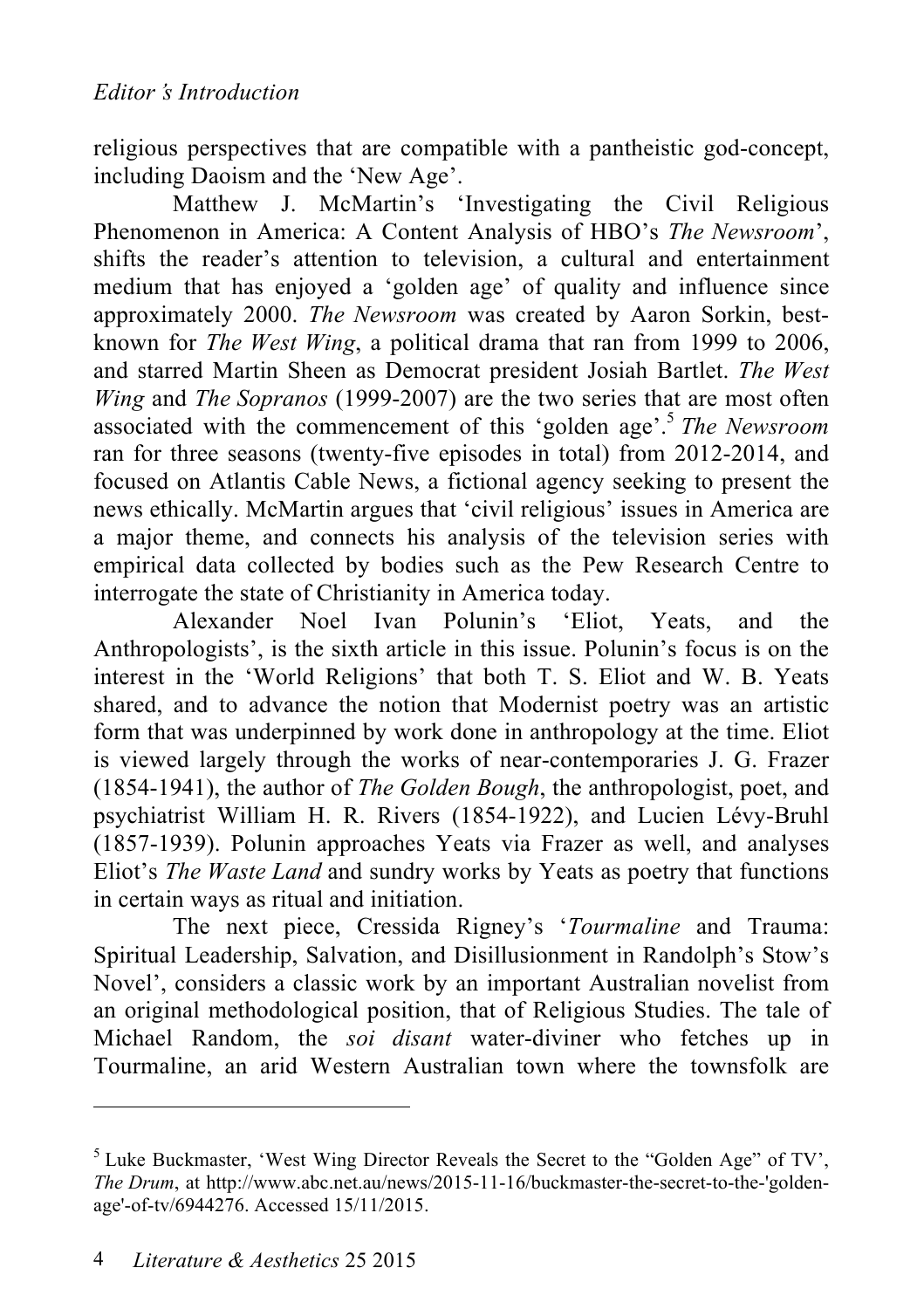torpid and neurotic, and project their collective longing for salvation, water, and a new life for the community onto the stranger, may be usefully interpreted through such religious ideas as the messianic paradigm, mythdreams, and the dynamics of cargo cults. Rigney traces Biblical themes in Stow's novel, his use of Taoist ideas in the character of Tom Spring, and notes the novel's conclusion that even false messiahs may provoke change.

Asmahan Sallah's 'Remembering as a Revelation Discourse: Sacred Memory Narratives in Silko's *Almanac of the Dead*' is a study of the way that notebooks in the novel function to record memory, and extends scholarship on this important novel by linking the two themes discussed by critics, that is the spiritual aspects of the novel, and the multiple notebooks and journals referred to therein. Sallah uses the work of Paul Ricoeur on hermeneutics, and this article reinforces the emphasis found in several earlier contributions on the power of narrative to change and even create reality, as the almanac of the title is a text of resistance, through which Native Americans can write a story of themselves that is other to the narrative of colonialism.

The remainder of the volume consists of a review essay by frequent *Literature & Aesthetics* contributor Norman Simms, 'Jewish History in a Hostile World', which analyses Alan Levine's *Scattered Among the Peoples: The Jewish Diaspora in Ten Portraits* (2002) in the light of its intended purpose as a popular book for a wide audience, and also in light of the events of the years since 2002 when it first appeared. Simms evaluates Levine's contribution as praiseworthy, but omitting certain crucial – and controversial – themes and issues, to maintain its 'homely' style. There are also a number of shorter reviews to inform readers of new and interesting books of relevance.

I thank the anonymous referees who gave of their time to make sure that the articles published in this issue were up to standard. Special thanks are due to my doctoral student Raphael Lataster, the production editor for this issue. His prompt and efficient work, professional communication with authors, and good humour make him an ideal comrade. My appreciation of his assistance is profound. I congratulate Catherine Runcie, and all the great participants and supporters of the SSLA over the past twenty-five years, including (but not limited to) Rick Benitez, Will Christie, Mabel Lee, Garry Trompf, Paul Crittenden, Vras Karalis, Chris Hartney, Alex Norman, the late Denis Dutton, and the late Eric